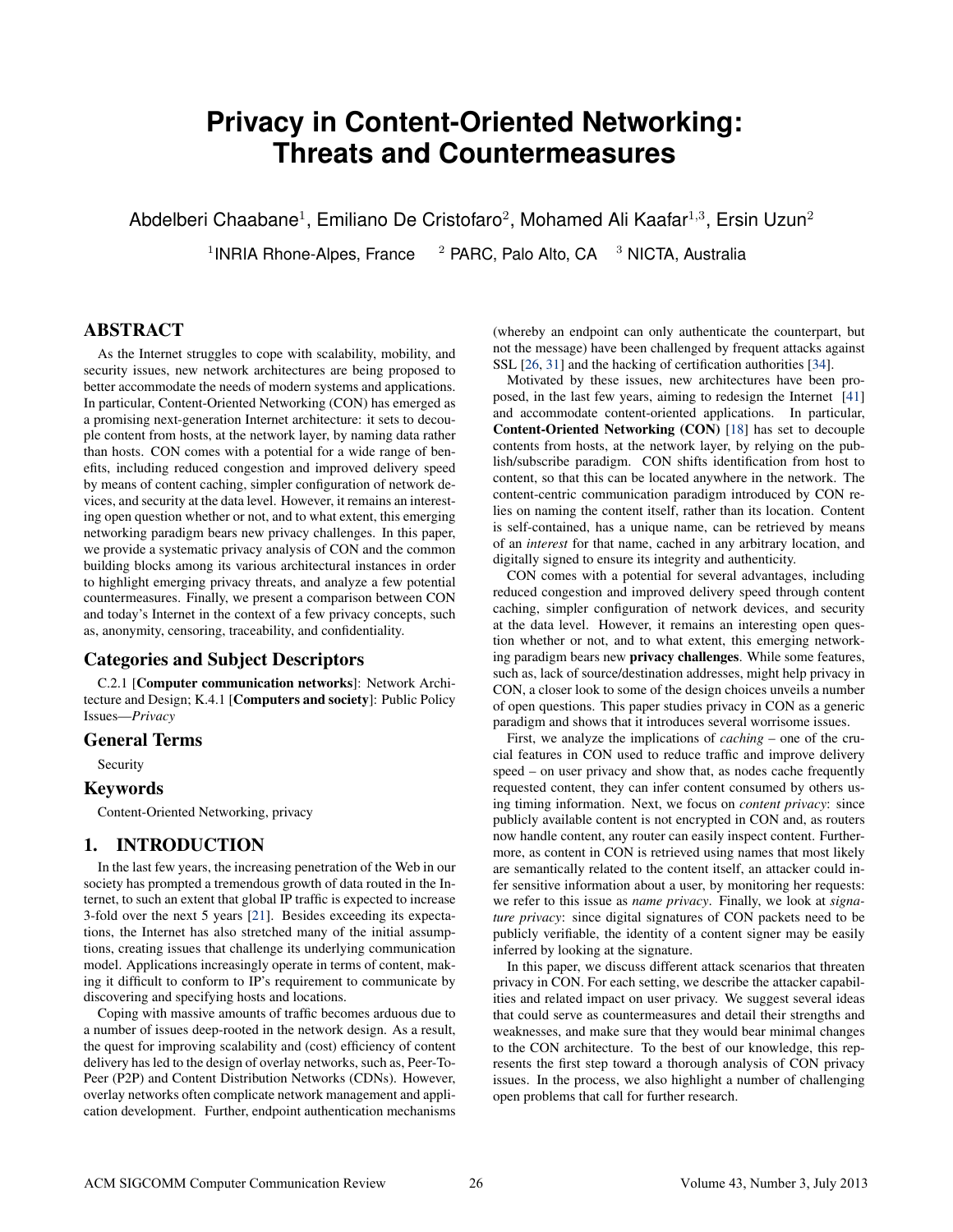## 2. CONTENT-ORIENTED NETWORKING

This section provides a high-level description of Content-Oriented Networking (CON). A few future Internet architectures have been proposed so far that realize CON. The most prominent ones include DONA [\[35\]](#page-7-6), NetInf [\[3\]](#page-7-7), CCN [\[33\]](#page-7-8), LANES [\[49\]](#page-7-9), TRIAD [\[32\]](#page-7-10), CBCB [\[13\]](#page-7-11). We now review their building blocks:

- 1. Named content: In CON, objects are always named to facilitate data dissemination and search. Consequently, the security model is also shifted from host to content authentication.
- 2. Content-based routing: Content routing in CON relies on content rather than hosts, aiming to handle increased amounts of network traffic and be more resilient to network bursts and users' mobility.
- 3. Content Delivery: Content is efficiently delivered using multi-path routing and leveraging in-network caching, in order to minimize network bandwidth and delivery delay, and transparently handle mobile users.
- 4. In-network storage: All CON network components provide caching capability. Note that this is different from packet buffers in today's routers, as cache size is expected to be several orders of magnitude bigger in CON.

Network Model. CON involves several entities (see Fig. [1\)](#page-1-0). *End users* express interests and fetch data using a wide range of devices. Interests represent the willingness of the user to retrieve certain data, independently of its location. *Content routers* are responsible of forwarding interests and forwarding back the associated data. Each router is assumed to have a built-in cache. Cache size as well as caching algorithm may differ from one router to the other. Finally, *content producers* (or publisher) generate the content—either static (time-independent) or dynamic (generated upon request). Although data-centers or/and geographically distributed servers may be used to serve content, we simplify the model by considering a single source machine.

In the following, we overview CON's architecture design. For further details, we refer the reader to [\[20,](#page-7-12) [2\]](#page-7-13), and to the full version of this paper [\[14\]](#page-7-14).

Caching. A key feature used to increase overall network efficiency in CON is caching. All nodes in the network are expected to participate in the caching effort, from core routers to mobile devices. Caches provide in-network storage and are assumed to be several orders of magnitude larger than today's buffers. This capacity allows to store content for longer periods and enhance network performance. There is a number of efforts aiming at optimizing caching strategies in CON – see, e.g., [\[4,](#page-7-15) [44,](#page-7-16) [47,](#page-7-17) [46\]](#page-7-18).

Content Naming. The main abstraction in CON architecture is the Content Object (CO). All kinds of content, ranging from web pages to documents, and even interactive content, such as VoIP, are abstracted as a CO. An object is always identified by a name, which must be unique as it serves as identifier for searching and disseminating associated content. Moreover, since content can be fetched from anywhere, there should be a *secure binding* between content name and content data (i.e., *name-data integrity*) as well as *object authenticity*. Finally, objects retrieved from cache should carry information about the object owner (publisher). Two naming approaches have been proposed so far – flat and hierarchical.

Flat naming. Flat names are *self-certifying*, i.e., CO's *name-data integrity* is bounded to its name, thus, it can be verified without any PKI. In its simplest form, the name is expressed as the cryp-

<span id="page-1-0"></span>

Figure 1: An overview of the main CON features: content routing, caching, and content signature. Content is address by name (x).

tographic hash function of the content. Although one can assess the validity of the content, it is impossible to verify its provenance and relevance. However, a few techniques have been proposed to enable provenance verification, by allowing the publisher to have more control on the naming by adding a label (e.g. [\[36,](#page-7-19) [35\]](#page-7-6)). Unfortunately, these solutions do not guarantee binding between the name and the content. Thus, we will assume the use of secure binding, as proposed by [\[48\]](#page-7-20), whereby content is made available as a triple  $M_{(N,P,C)} = (N, C, Sign_P(N, C))$ , where N is the content name,  $C$  the content, and  $Sign_P$  producer's signature.

Hierarchical naming. With hierarchical naming, name structure resembles that of today's URLs, where the '/' symbol delimits the name components. In some cases (e.g., CCN [\[33\]](#page-7-8) and TRIAD [\[32\]](#page-7-10)), the name is human-readable, which makes it easier for the user to access the content. The major benefit of adopting a hierarchical structure is to enable aggregation, thus, improving routing scalability. Note that, similar to flat naming, we assume the use of secure binding, as proposed by [\[48\]](#page-7-20).

Content Routing and Forwarding. As illustrated in Fig. [1,](#page-1-0) routing in CON is performed in two phases: (1) routing of CO requests ("interests"), and (2) routing the content back to the user. Naturally, this depends on the naming schema and, in particular, on whether or not name aggregation is possible. For flat-naming based CON, a Name Resolution Service (NRS) is used to retrieve topological information (such as, the data location) based on object name. *Structured routing* algorithms are often used to exploit structured network topologies, such as trees or DHT-s. For example, DONA [\[35\]](#page-7-6) maintains a tree topology and lets each router store routing information of all his descendants. Thus, any content (re)publication, deletion, or modification is propagated up to the root. With hierarchical naming, efficient routing and discovery is possible without any external service. Request/data aggregation may also facilitate network scalability. This approach may resemble unstructured routing in IP, where IP addresses are replaced with content name and route advertising is achieved through flooding.

CCN/CCNx overview. To ease presentation, in the rest of the paper, we will refer to technical details of one specific CON in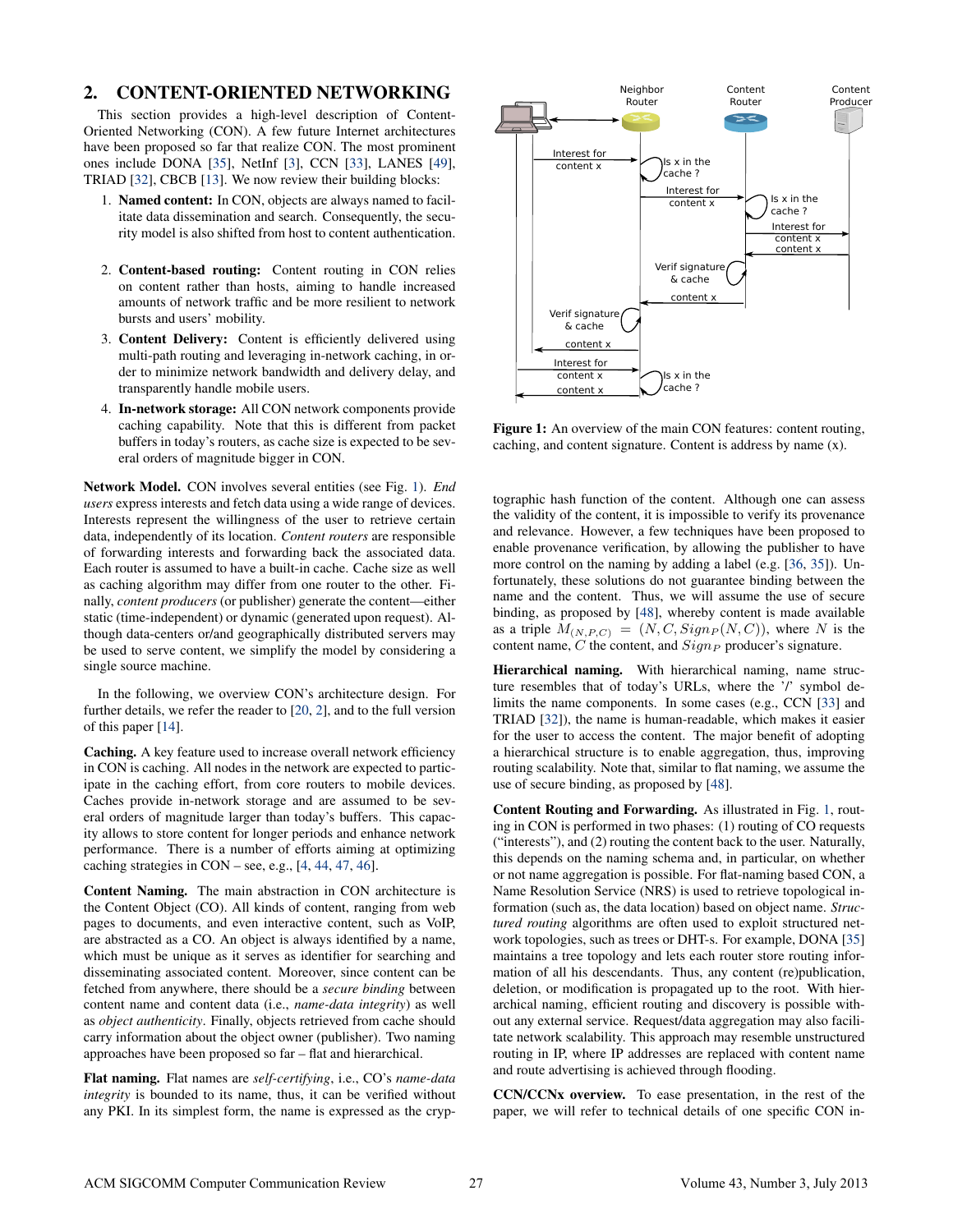stance, namely, CCNx [\[43\]](#page-7-21), the open-source project that implements Content-Centric Networking (CCN) [\[33\]](#page-7-8). CCNx is considered one of the most mature examples of CON in the research community, with multiple platform implementations, documentations, and implementations, supported by a relatively large community.

In CCN<sub>x</sub>, whenever a router receives an interest for name  $X$ , it performs a longest prefix match lookup on its three main tables as follow: First, it looks whether the interest exits in the Content Store (i.e., the main cache), if so, a copy is forwarded back to the user and the routing process terminates. Otherwise, a lookup is launched on the Pending Interest Table (PIT). This table keeps track of all interests waiting to be resolved by upstream nodes. If there is a match, the router collapses the present interest (and any subsequent ones for  $X$ ) storing only the interface on which it was received. Finally, if no match is found, the router searches for the most suitable interface in his Forward Information Base (FIB) to forward the interest and then creates a PIT entry for that interest.

## <span id="page-2-1"></span>3. PRIVACY CHALLENGES IN CON

We now present a systematic analysis of privacy in Content-Oriented Networking (CON) by identifying threats and, when possible, discussing possible solutions. Multiple proposals [\[35,](#page-7-6) [3,](#page-7-7) [33,](#page-7-8) [49,](#page-7-9) [32,](#page-7-10) [13\]](#page-7-11) have been presented in the last couple of years to instantiate CON, with relatively minor differences in their proposed design. As mentioned above, we will discuss technical details while considering the CCNx instance [\[43\]](#page-7-21), however, threats and proposed countermeasures discussed in this paper apply to CON in general. That is, issues are about fundamental features in CON (such as, caching, naming, data delivery and provenance assurance) and not about the specifics of one implementation.

## <span id="page-2-0"></span>3.1 Cache privacy

We start our analysis with cache privacy. Recall that caching is a fundamental component of CON as it benefits both latency and bandwidth consumption. However, it also introduces a fundamental challenge to user privacy. An adversary may use a router's cache to infer content exchanged (consumed) by users in the downstream and possibly link it to a specific user depending on its relative location to the user in the topology. There are different types of attacks that can occur on cache privacy – we review them below.

**Timing attacks.** By measuring time [\[27\]](#page-7-22), an adversary  $Adv$  can determine if a content has been cached at a particular router by measuring the delay to retrieve it. To do so, Adv measures the  $RTT_s$  to retrieve any content from the source, the delay  $RTT_c$  to get cached content from the closest router, and the delay  $RTT_t$  to fetch targeted content. Then,  $Adv$  compares the  $RTT$  as follow:

- If  $|RTT_t RTT_c| < \epsilon$  (for negligible  $\epsilon$ ): Adv concludes that target content has been cached at the closest router (i.e., has been fetched by a neighboring consumer connected to the same router).
- If  $RTT_t > RTT_c$  and  $RTT_t < RTT_s$ : Adv knows that target content has been fetched from the source recently and cached in the network, but not by one of its immediate neighbors. Based on the difference between  $RTT_t$  and  $RTT_c$ , Adv can still predict how close the consumer of that content was to his location in the network topology.
- Otherwise ( $|RTT_t RTT_s| < \epsilon$ ), Adv concludes that target content has not been consumed recently.

Such an attack allows  $Adv$  to check whether or not content has been recently fetched, but not when. Launiger et al. [\[38\]](#page-7-23) describe the timing attacks in the context of CON, and show that the cache replacement policy has only a small impact on the attacks' success. Finally, observe that, since in-network caches are shared by all CON designs, this attack is inherent to *all* CON proposed architectures.

Protocol attacks. Without a careful design, content retrieval protocols and their features in CON architectures can make access to cache content even easier. After investigating such issues in CCNx [\[43\]](#page-7-21), we found out that a number of features and options in interest packets [\[42\]](#page-7-24), and how they are matched with content packets, are particularly worrisome:

- *Prefix-based matching*: CCNx considers a content with name  $X$  to satisfy an interest for name Y if Y is a proper prefix of X. This can facilitate easy extraction of cache content without knowing exact names. Due to multiple types of content potentially satisfying an interest, an exclusion option is also conveniently provided in CCNx interest packet format to allow exclusion of previously acquired content from subsequent queries.
- *Scoping*: In CCNx, scope for interest packets is used to determine the maximum number of hops it will travel. Such a feature makes it easy to query the caches of particular routers as it controls where (i.e., how many hops away) an interest packet can travel to. For instance, setting the scope to 2 would restrict an interest to propagate to only neighbouring router(s) and allow convenient querying of their caches without relying on any timing information.

As a result, Adv can *monitor* the access to sensitive content within a certain scope or easily *dump* nearby caches' content. The former attack is achieved by periodically issuing an interest  $I_m$  for target content  $m$  and setting the scope accordingly (e.g., setting scope to 2 to monitor the caches of immediate neighbors). If  $I_m$  times out,  $Adv$  concludes that  $m$  has not been fetched yet. Whenever a consumer within the scope accesses  $m, I_m$  is satisfied, thus, allowing Adv to be notified. Hence, Adv is able to infer *when* the file was fetched for the *first* time. Dumping attacks can be achieved by sending an interest for the root prefix / or short prefixes, repeatedly, and excluding what has been already received on successive interests. Combined with scoping, this method can easily be used to dump cache contents from nearby caches.

We believe that the above attacks are quite worrying, however, observe that the attack success depends on the relative location of the adversary to the victim in the network topology. Thus, we distinguish two classes of adversaries:

- *Immediate Neighbor:* if an attacker is sharing the first hop CON router with his potential victim, the privacy risk is maximized as it would not only be easy to singularly monitor or dump a close-by router, but also victim's anonymity set would be very small, due to the limited number of users sharing that router.
- *Distant Neighbor:* Considering the tree-like topology in content distribution from its original source to its consumers (where the source is the root, consumers are the leaves, and the intermediate routers are nodes in between), the path from an adversary and a consumer to the root will intersect at least one node. Therefore, the privacy risk decreases as the number of leaves in the sub-tree rooted at that node increases (i.e., anonymity set gets larger).

### *Potential Solutions*

Different algorithms have been proposed to enhance the hit ratio [\[4,](#page-7-15) [44,](#page-7-16) [47,](#page-7-17) [46\]](#page-7-18) on caches, however, none of them takes into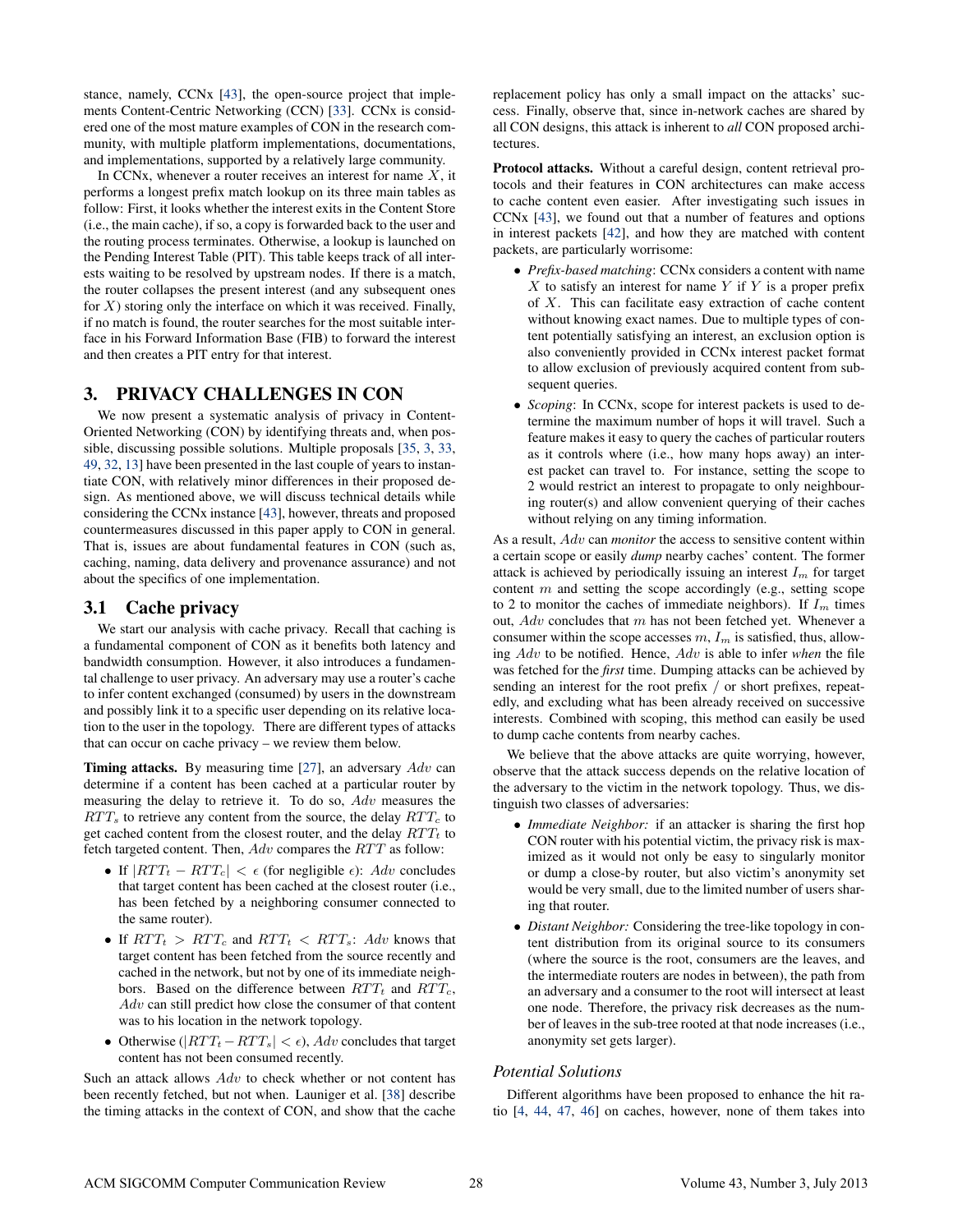consideration potential related privacy issues. In the following, we discuss some potential countermeasures to mitigate such privacy threats at a high level. Although the detailed design and security analysis for these methods are not within the scope of this paper, we expect the research community to further investigate them in future work.

Wait before reply. A simple solution to the cache privacy problem is to delay *all* requests: when the router fetches content m, it should store the corresponding RTT  $t_m$ . Then, whenever a user requests m, the router waits  $t_m$  before sending the data back. Note that, independently from our work, Acs et al. have recently proposed a similar solution [\[1\]](#page-7-25). Wait before reply has three main advantages: (1) it provably achieves perfect privacy since Adv cannot distinguish between cached and not cached data [\[1\]](#page-7-25); (2) it does not make any assumptions about content correlation, network topology, or consumers, and (3) it achieves reduced bandwidth thanks to caching. Unfortunately, however, this approach has the main drawback of eliminating the positive effect of caching on content retrieval delay.

**Delay the first**  $k$ **.** An alternative to the above solution is to delay the first  $k$  requests for content  $m$  to ensure that only popular content is cached on edge routers serving small number of customers, similar to what Acs et al. have recently (and independently from our work) proposed in [\[1\]](#page-7-25). Note that  $k$  should be chosen randomly by routers, otherwise an adversary could break this schema by issuing  $k$  requests and timing responses. The main advantage of this approach is that consumers accessing popular content are unlikely to experience any delays introduced by routers. However, k should be carefully and randomly chosen for each content. High values of  $k$ result in delaying most of the requests, whereas, a small value will have a negative impact on user's privacy by reducing the anonymity set. Furthermore, the delay on the retrieval of not so popular content will still be high. Finally, we note that Acs et al. [\[1\]](#page-7-25) provide a formal model that allows to quantify the tradeoff between privacy offered by various caching algorithms and the latency.

Collaborative caching. Multiple nearby caches could collaborate to create a distributed cache that is serving a bigger set of users. Such an integration would create an illusion of a single cache of bigger size and would also increase the anonymity set for customers. Several algorithms have been proposed in this context [\[37,](#page-7-26) [51\]](#page-7-27) and can be categorized as hierarchical or mesh based. The latter refers to a flat structure while the former is used for caches that have a tree-like structure. In a simple mesh scenario, two routers  $R_1$  and  $R_2$  collaborate as follows: the hash universe (e.g., 256 bits) is divided in two subspaces  $s_1,s_2$  where  $R_1$  and  $R_2$  stores the elements in  $s_1$  and  $s_2$  respectively. Based on computed hash (of the routable prefix of the content name), the router decides whether to cache that content or transmit it to his neighboring router. Similarly, interests are first forwarded to the router responsible for caching the corresponding subspace. Collaborative caching has two main advantages: first, users are likely to fall into larger anonymity sets even if the requested content was found in cache. Second, hit rates for caches will increase as the collaboration would remove redundancy between nearby caches and effectively simulate a cache that is much bigger in capacity. Due to this second property, there may be some economic incentive to deploy this solution besides protecting user privacy as well [\[50\]](#page-7-28).

Probabilistic caching. Introducing randomness in the caching procedure may impact the accuracy of attacks. One possible approach could be probabilistic caching [\[44\]](#page-7-16), where a router decides to cache content based on his position on the forwarding path as well as the available space in the cache. Since this decision is based on internal states of routers, it would not be known to an adversary. However, not caching a random subset of content can provide only a very limited privacy protection as the cached subset would still violate user privacy.

## 3.2 Content privacy

Unencrypted communication over IP networks can be spied upon using Deep Packet Inspection (DPI) [\[6\]](#page-7-29) by an adversary on the endto-end communication path. However, in CON, content privacy becomes an even more serious threat due to the presence of persistent memory (caches) within the network.

Monitoring and Censorship: DPI tools are already commonly used by certain governments or Internet Service Provider (ISP) for classifying and censoring content (e.g., based on keywords). However, DPI on IP networks requires powerful adversaries that are strategically located on the main communication path and with enough computation power to perform DPI on line speed. As CON stores data packets for long time and makes it available to anyone that asks for it, neither of these assumptions about the adversary holds. In fact, the adversary might retrieve content from caches for DPI based monitoring, classification and censorship.

### *Potential Solutions*

As the problem is caused by the lack of data confidentiality, encryption would be the de-facto solution. Naturally, the encryption mechanism should provide the best balance between security and efficiency. Also, it should be preserving the benefits of caching mechanism.

Symmetric/Asymmetric encryption. A trivial approach might be to use similar mechanisms to SSL/TLS, where a client generates a session key and encrypts it using the producer public key. After receiving this key, the producer use it to encrypt the content and send it back to the user. The main consequence of such approach is disabling caching mechanism as only one user can decrypt the content.

Broadcast encryption [\[28,](#page-7-30) [8\]](#page-7-31) allows a "broadcaster" to send an encrypted message to a set of receivers  $n$ , each of which has a different private key. Given any subset of  $n$ , the broadcaster can construct an encrypted message so that only the receivers in the subset can decrypt it. Using broadcast encryption to guarantee confidentiality in CON presents several advantages. First, the publisher of a content can encrypt it only once, for a known subset of users. Also, the publisher can precompute and store, or generate new decryption keys on the fly, for already published content. Further, since encrypted content can be consumed by many users, the benefit from caching can be preserved in the network. However, the publisher should generate and store as many keys as the number of clients (*n*). Also, producer's public key and ciphertexts would be of size  $O(\sqrt{n})$  [\[8\]](#page-7-31), which may result into a significant communication overhead.

Proxy re-encryption [\[7\]](#page-7-32) allows a third-party (called proxy) to (re)encrypt a ciphertext which has been encrypted for Alice, so that it can be decrypted by another user, e.g., Bob. The proxy is considered "semi-trusted" because it does not see the content of the messages being translated. In the CON scenario, the content provider could generate a pair of public/private key  $(PK_P/SK_P)$ for each content object. The content,  $m$ , is then encrypted as  $m_s = ENC(M, SK_P)$ . Whenever a client C (with public/private key pair  $PK_C / SK_C$ ) retrieves the content  $m_s$ , it queries the content publisher to generate a re-encryption key by sending  $PKC$ .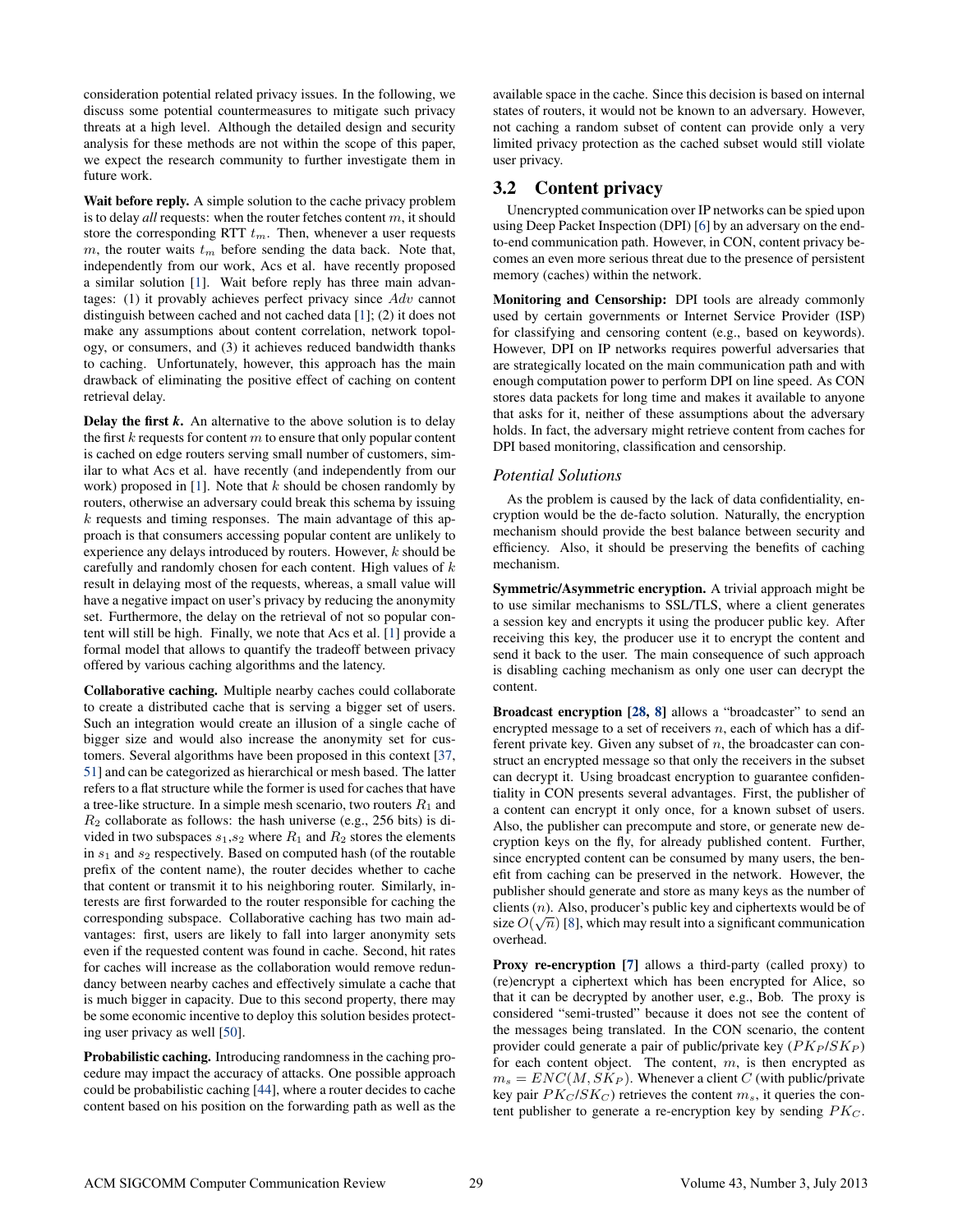C then receives a transformation key  $PK_{PC}$  from the publisher that allows him to re-encrypt content  $m<sub>s</sub>$  so that he can decrypt it (i.e.,  $DEC(RE - ENC(m<sub>s</sub>, PK<sub>PC</sub>), SK<sub>C</sub>)$  is the original content  $m$ ). This allows the message to be encrypted only once and lets the producer retain control over the decryption since he can refuse the delivery of the transformation key. Also, key management is simplified as the producer creates transformation keys on the fly and does not have to store any additional keys besides his  $PK_P/SK_P$ . The encrypted content is disseminated as  $m_s$  to all users and allows them to benefit from nearby caches. However, it requires both asymmetric encryption and re-encryption (key transformation), which are computationally more expensive than commonly used symmetric-key encryption algorithms. Nonetheless, as the data is encrypted only once, this overhead can be acceptable in many cases.

Cover files. Arianfar et al. [\[5\]](#page-7-33) described an algorithm to mix legitimate content with so-called "cover files". The content publisher selects a cover content to mix with legitimate content. Cover files are known to both user and the adversary Adv. All files are cut in equally-sized blocks and padding is used when necessary. For all  $k$  tuples, composed of cover and legitimate blocks, the publisher computes the exclusive-or and publishes the result. For instance, if  $k=2$  and given the blocks  $c_1$ ,  $c_2$ ,  $l_1$  and  $l_2$  (c for cover and l for legitimate), the publisher computes  $c_1 \oplus c_2, c_1 \oplus l_1, c_1 \oplus l_2, c_2 \oplus$  $l_1, c_2 \oplus l_2$  and  $l_1 \oplus l_2$  and publishes them. Using a secure side channel, the user retrieves meta information, such as the content hash and length in blocks, cover blocks and the algorithm for generating the names of each block. To retrieve the content, the user requests chunks per name and uses belief propagation or Gaussian elimination to reconstruct the original file. However, this technique requires the cooperation of producers who have to generate large amounts of data and xor them. In fact, as pointed out in [\[5\]](#page-7-33), the publisher must produce all the chunks in advance and thus, must perform  $O((\alpha + \beta)^k)$  operations where  $\alpha$  represents the number of legitimate blocks,  $\beta$  the number of cover blocks, and k the possible number of permutations. Hence, this method incurs several drawbacks that make it unpractical for real-world use.

### 3.3 Name privacy

Name privacy arises from the semantic correlation between human-readable content name and the content itself. Unlike IP, where addresses represent hosts in the network and are not semantically correlated with the content, CCNx [\[43\]](#page-7-21) names the content itself and routes data based on content names. Unfortunately, such a property creates an imminent privacy threat as the content names are not only visible but also expected to be semantically related to the content itself (e.g., /US/WebMD/AIDS/Symptoms/html). Although this appears similar to an HTTP connection over IP, it is actually more fundamental in CCNx, as content names cannot be encrypted like the URLs in HTTPS connections. Unlike CCNx, some other architectural proposals such as [\[35,](#page-7-6) [3\]](#page-7-7) use flat names that are not human-readable. However, all of these proposals rely on a Name Resolution Service (NRS) that performs the translation from human-readable names. Since NRS information is public and accessible to an adversary, even architectures with non humanreadable names create the same inherent threat, due to the naming of content pieces.

#### *Potential Solutions*

Bloom filters. The main name privacy challenge in CONs is keeping the name private while ensuring accessibility and routability. A possible solution is to use Bloom filters [\[11\]](#page-7-34) to identify con-

<span id="page-4-0"></span>

Figure 2: Routing Table using hierarchical bloom filter.

tent. The resulting architecture would be composed of three main blocks:

- 1. A hierarchical bloom filter used as the routing table.
- 2. A counting bloom filter for each interface used as a PIT table [\[54\]](#page-7-35).
- 3. A hierarchical bloom filter used as the router storage.

Fig. [2](#page-4-0) shows an example architecture for a routing table. Rather than sending the request in the clear for a hierarchically named content, a client would compute the corresponding hierarchical bloom filter as  $HB = (B_1, B_2, ..., B_n)$  where  $B_i$  is the bloom filter of name components up to the  $i$ -th component. For instance, when asking for */NYtimes/article/green-econmy*, the client computes a bloom filter  $B_1$  of */NYtimes/,*  $B_2$  *of /NYtimes/article* and B<sup>3</sup> of */NYtimes/article/green-econmy*. This scheme would work on CCNx as follows: a router checks whether the last filter  $(B_n)$ since it contains the exact content name) is in its content store, if so, the content is returned to the customer. If not, the router verifies whether  $B_n$  exists in any PIT table. If a match is found, the counting Bloom filter of the corresponding PIT is updated (add one) and the interest is dropped since a request has already been forwarded. Finally, if the interest is not available in the content store nor in any PIT table, the routing process starts: the router checks for longest prefix match on its routing table by starting from  $B_n$  going all the way to  $B_1$  until it finds a matching routing entry. This approach would enjoy from the obfuscation of content name resulting from transforming it into a random looking string of bits. Also, it can reduce the size needed for storing PIT tables [\[54\]](#page-7-35), content storage, and routing table, depending on the parameters for the filters and the size of the content name domain. However, Bloom filters introduce false positives and periodically require resetting.

#### 3.4 Signature privacy

One of the main goals of CONs is to decouple content from its location and allow retrieving from nearby caches. In order to trust fetched data, some CON architectures, such as, CCNx [\[43\]](#page-7-21), use digital signatures to provide guarantees on provenance and integrity. Although signatures are powerful tools that bind content to its producer, ordinary digital signatures may leak sensitive identity information about the signer.<sup> $\overline{1}$  $\overline{1}$  $\overline{1}$ </sup> This is problematic, especially when considering censorship and monitoring, as content from certain publishers can be easily and conveniently identified from the signing key, which is explicitly stated at every data packet in CCNx.

#### *Potential Solutions*

Confirmer signatures. A first approach to prevent an adversary from verifying a signature would be to use confirmer signatures. Confirmer signatures are undeniable signatures [\[15\]](#page-7-36) where

<span id="page-4-1"></span><sup>&</sup>lt;sup>1</sup>CCNx currently offers two choices, RSA and ECDSA, as signature algorithms.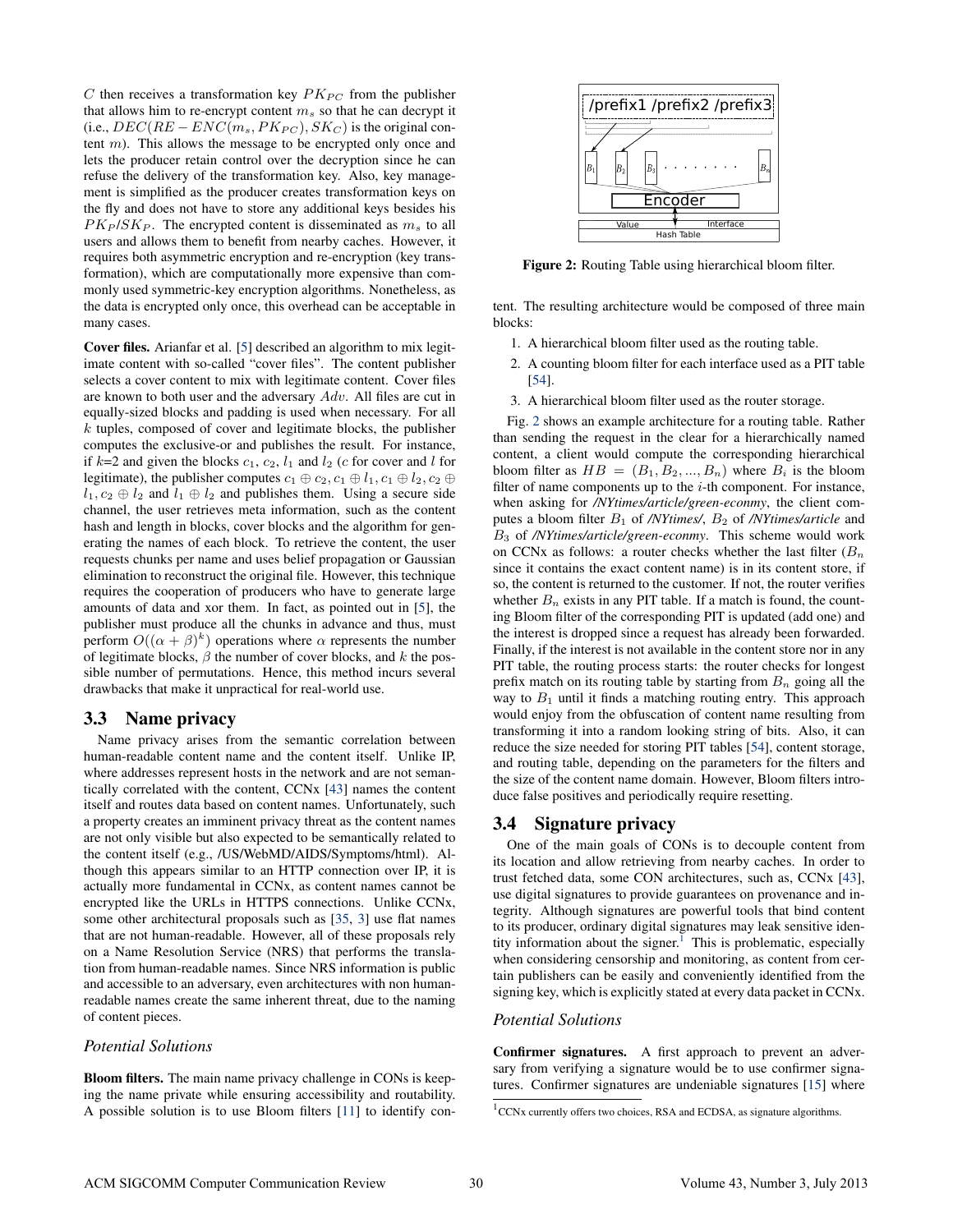the signer delegates the verification to a third party (the confirmer), thus, signatures cannot be verified without interacting with this party. Using this method, multiple producers may delegate the verification to a third party and increase the anonymity set for publishers. Although this method would be easy to implement [\[15,](#page-7-36) [29\]](#page-7-37) and would not require any modification to the CCNx schema, it requires a third party as a confirmer and introduces an another round of communication for signature verification.

Group signatures [\[16\]](#page-7-38) allow the signer to hide in a set of potential signers, thus, providing *signer-ambiguity*. As such, the client can verify that the signature was generated by a member of the group but is unable to tell whom. For instance, a company with multiple employees may use a group signature so that a signature cannot be publicly tracked back to a single user but only to the company. Group signature is efficient since the size of the signature does not depend on the size of the group. However, it assumes the presence of a trusted group manager admitting group members, distributing keys, and revoking anonymity within the group, thus, making it appropriate only in limited settings with collaborating users.

Ring signatures [\[45\]](#page-7-39). As cooperation between users is not always achievable, ring signatures [\[45\]](#page-7-39) simplify group signatures by removing both group manager and members interaction. Therefore, there is no need to prearrange group of users, nor for special procedures for group management and key distribution. Also, the anonymity of the actual signer is always protected. For instance, a company  $X$  could collect the public keys of  $n$  other trusted companies  $Y_1, Y_2, ..., Y_n$ , as these keys are publicly available. Then, X can generate a signature  $\sigma$  for content m that keeps the signer unidentifiable among  $X$  and other trusted companies. When a client fetches a content  $m$ , he is able to verify that the content was produced by one of  $\{X\} \bigcup \{Y_1, Y_2, ..., Y_n\}$  without knowing which one it is. This schema allows customers to trust content as long as all possible signers are trustworthy, while making anyone observing their traffic unable to singularly discern the signer. However, the communication overhead introduced by ring signatures is linear in the size of the ring. Also, it would still be possible to enforce censorship based on signatures by blocking all content that list certain entities as one of potential signers.

Ephemeral identities. Any content producer can create ephemeral keys to sign content. This would effectively prevent identifying the publisher of content by looking at its signature. However, this would also prevent customers from verifying the source/publisher of a content without an additional mechanism to authenticate it. Luckily, CCNx allows creating unforgeable links by including the hash of a content object in the link and allows these links to be signed. This would allow publishing content signed with ephemeral keys that are not traceable to a long-lived identity, but would still allow users to establish transitive trust when they fetched it, by following link that is published by a trusted party. For instance, a link to a sensitive content might be published and signed by a trusted blog  $(m_s)$  but the actual content  $(m_a)$  might be published and signed with a one-time indentity and be served through an anonymous hosting service (e.g., rapidshare.com). Any user trusting the blog author can trust  $m_s$ , and thus  $(m_a)$ , but an eavesdropper observing  $m_a$  is unable to link it to its publisher. This approach is very easy to deploy and does not need any modification of the current architecture, however, it cannot hide the access to the link and prevent leakage through its signature.

# 4. THE POTENTIAL OF CON PRIVACY

In this section, we compare CON to today's Internet in the con-

text of a few privacy concepts, such as, anonymity, censoring, traceability, and confidentiality. (A more detailed discussion is included in the full version of this paper [\[14\]](#page-7-14).)

Anonymity. A few techniques are possible today to provide anonymous communications. One naïve solution is to rely on a trusted anonymizing proxy relaying traffic while removing identifying information [\[10\]](#page-7-40). However, this introduces a single point of failure and trust, thus, proxy-less techniques have been proposed, relying on *mix networks* [\[17\]](#page-7-41). Tor [\[25\]](#page-7-42) is the best-known, and most widely used, low-latency anonymizing tool. Using onion routing and layered encryption, Tor builds a multi-hop circuit, composed of at least three random nodes.

In CON, proxy-based anonymity could be obtained without the need for an external entity: CON architectures would actually provide, natively, the removal (or substitution) of source and destination addresses. A neighboring CON router could actually be seen as an anonymizing proxy. In reality, however, a local active adversary could monitor all connectivity (see Section [3.1\)](#page-2-0). Regardless, the research community has already started investigating whether or not onion routing-like techniques can be used in CON: a first an-swer has been provided by ANDa<sup>NA</sup> [\[24\]](#page-7-43), a Tor-like low-latency anonymizing tool for CCN [\[33\]](#page-7-8). Compared to Tor, it only requires two hops and it is resilient against "hijacking" attacks (i.e., attacks where the adversary hijacks and modifies server's answers e.g., [\[40\]](#page-7-44)) since data is signed. However, due to data encryption, CON caching mechanism could not be used. Also,  $AND\bar{a}NA$  inherits some of Tor weaknesses, e.g., the difficulty of circumventing censorship while retrieving the directory with all participating nodes. Moreover, the portability of  $AND\bar{a}NA$  to architectures other than CCN depends on the routing protocol. For instance, PSIRP [\[49\]](#page-7-9) routers do not store any routing information and rely on a Forwarding Identifier  $(FI)^2$  $(FI)^2$  provided by the client to route back the content, thus, guaranteeing anonymity is very challenging since the routing protocol itself leaks information. As the FI carries information about the user, it should be anonymized while ensuring that data is correctly forwarded. Whereas, in Dona [\[35\]](#page-7-6) and Net-Inf [\[3\]](#page-7-7), the routing protocol is similar to that used in CCN [\[33\]](#page-7-8), hence, it is safe to assume that  $AND\bar{a}NA$  [\[24\]](#page-7-43) can be used on top of them to provide anonymous communications.

Censorship. Internet censorship appears to be easier in CON architectures. First, and foremost, naming content facilitates keyword filtering. Then, as CON routers have bigger computational and memory resources, content blocking could be carried more effectively, without the need for (expensive) dedicated hardware. Finally, data-monitoring is easier since both interests and data are not encrypted. Therefore, an attacker only needs to modify the routing protocol so that any "unwanted" interest is dropped. However, if CON traffic is exchanged using  $AND\bar{a}NA$  [\[24\]](#page-7-43), there would be a couple of features making it harder for the attacker to censor content. First, both interests and content are encrypted, and, second, as the exit node is usually out of the attacker's control, the latter cannot delete content. Nonetheless, the effectiveness of ANDaNA (or other techniques in CON) to counter Internet censorship remain an open question that calls for further research.

Traceability. Today, a number of techniques are employed to track users, the most widespread of which are cookies. While it seems straightforward to port cookies to CON, this is not without obstacles. In fact, while in current architectures browsers automatically send cookies to Web servers when fetching data, following so-called *same-origin policy*, it is not clear how cookies will be im-

<span id="page-5-0"></span> $^{2}$ FI is a Bloom filter-based technique used by routers to select the forwarding interface.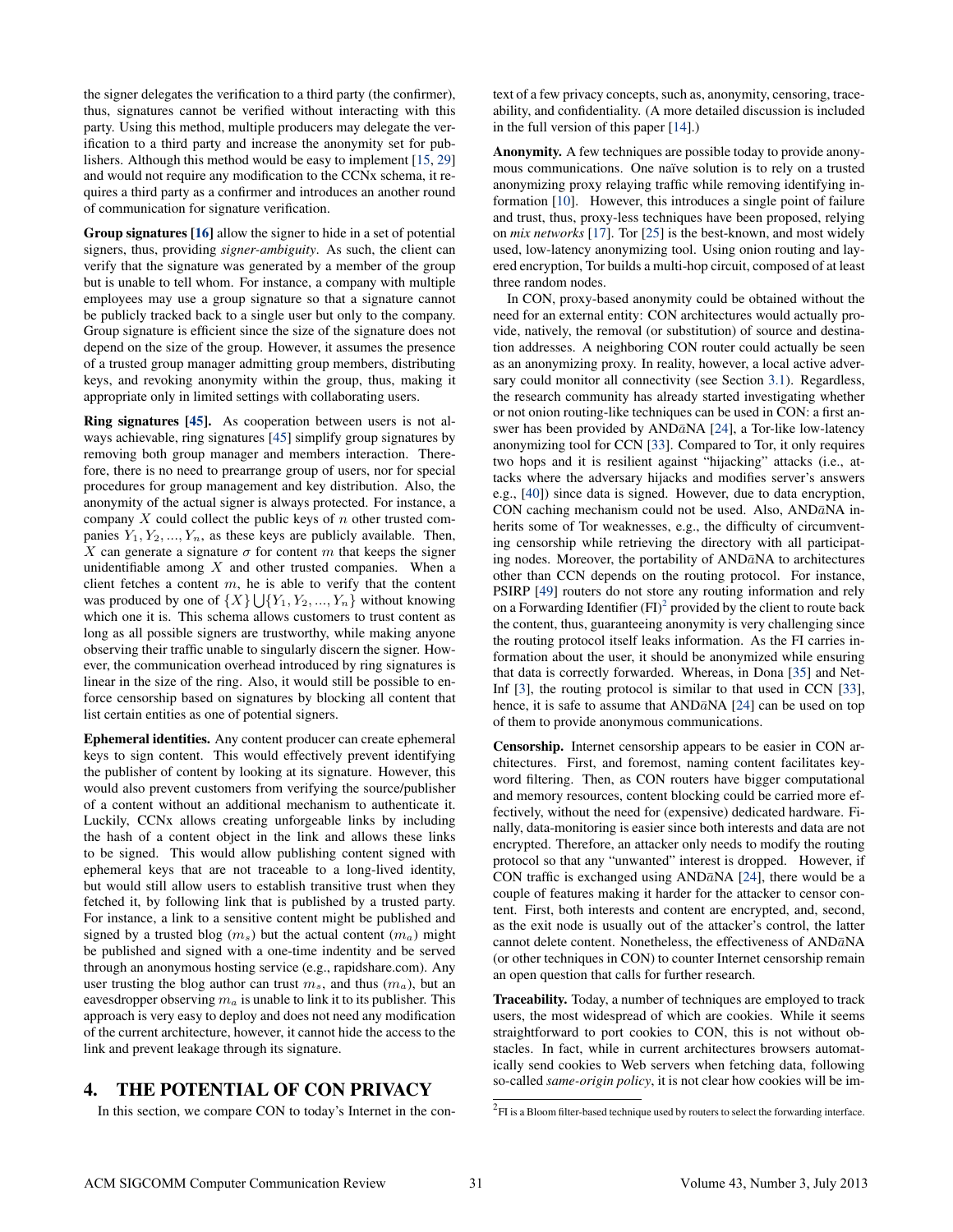plemented for static content in CON, since data can be fetched from anywhere. Cookies could be transmitted to the source only when fetching dynamic data and, as such, cookie-based tracking mechanisms in CON will be less aggressive as only dynamic content can be tracked. Similar arguments apply for Javascript-based tracking, Supercookies, and Evercookies. However, more aggressive tracking techniques have recently emerged. For instance, *Stateless* tracking uses both user IP address and browser fingerprint to uniquely track users on the web [\[53\]](#page-7-45). Mitigating browser fingerprinting can be achieved by using plug-ins, e.g., NoScripts, however, it is still hard to hide user's IP address, unless using techniques for anonymous communications. However, as CON architectures remove, by design, both parties' identifiers (i.e., source and destination addresses), it would be harder to actually implement IPbased tracking. The lack of traceability might improve user privacy, however, it naturally raises both security and economic challenges. The former are related to the lack of source address: for instance, following a security incident (e.g. DoS attacks), this information is often crucial to identify/counter the attacker. Whereas, economic challenges stem from changes that CON might impose on the advertisement model: ads are usually delivered based on website popularity and user location and estimating website popularity based on the number of visits is ineffective in CON as caching will "hide" a significant amount of traffic.

Finally, observe that, as discussed in Section [3,](#page-2-1) a few CON network components (including the role played by neighboring routers) can actually be used to better track users.

Data authenticity and confidentiality. While today's Internet requires a "one-size-fits-all" trust model, trust in CON is end-to-end, between data producer and data consumer, and does not depend on any physical or temporal frame. This modularity has two main advantages. (1) Different consumers may easily implement different levels of security, and (2) on CON, one can employ both widely accepted and new trust management models as data is independent from the deployed model. However, these features also prompt some challenges. First, we need to identify a set of usable trust mechanisms that can be deployed and used by most users. Second, as all content is signed, it is crucial to assess (and potentially improve) efficiency of signature generation, transmission, verification, and possibly storage. Finally, we believe that providing data confidentiality while keeping caching mechanism is one of the major open challenges in CON.

# 5. RELATED WORK

Propelled by the increasing interest for next-generation Internet architectures and, in particular, Content-Oriented Networking (CON), the research community has produced a large body of work dealing with CON building blocks [\[33,](#page-7-8) [35,](#page-7-6) [49,](#page-7-9) [3,](#page-7-7) [32\]](#page-7-10), perfor-mance [\[54,](#page-7-35) [46,](#page-7-18) [19,](#page-7-46) [44\]](#page-7-16), and scalability [\[47,](#page-7-17) [9\]](#page-7-47). However, the quest for analyzing and enhancing security in CON is only at the beginning – in particular, very little work has focused on privacy and anonymity. In this section, we review relevant prior work.

Security in CON. Wong and Nikander [\[52\]](#page-7-48) address security of naming mechanisms by constructing content name as the concatenation of content provider's ID, cryptographic ID of the content and some meta-data. Dannewitz et al. [\[22\]](#page-7-49) adopt a similar approach where content name is defined as the concatenation of the hash of the public key and a set of attributes. Both schemes rely on cryptographic hash functions to name the content, which results in a human-unreadable flat naming. Smetters et al. [\[48\]](#page-7-20) show that these schemes have several drawbacks, including the need for an indirection mechanism to map and the lack of binding between name and producer's identity. To resolve these shortcomings, they propose to keep hierarchical human readable names while signing both content name and the content itself, using producer's public key. Gasti et al. [\[30\]](#page-7-50) study DoS and DDOS in CCN [\[33\]](#page-7-8) by presenting attacks and proposing some initial countermeasures. In another context, Burke et al. [\[12\]](#page-7-51) propose a secure lighting systems over Named-Data Networking (NDN), providing control access to fixtures via authorization policies, coupled with strong authentication.

Privacy Issues in CON. To the best of our knowledge, the only related privacy study is the recent article by Lauinger et al. in [\[38,](#page-7-23) [39\]](#page-7-52), that covers security and privacy issues of CCN [\[33\]](#page-7-8). Specifically, they highlight a few Denial-of-Service (DoS) vulnerabilities as well as different cache-related attacks. From the privacy perspective, work in [\[38,](#page-7-23) [39\]](#page-7-52) identifies the issue of information leakage through caches in CCN. It proposes a few simple countermeasures, following *detection* and *prevention* approaches. The former can be achieved using techniques similar to those addressing cache pollution attacks in IP [\[23\]](#page-7-53), although such an approach can be difficult to port to CON due to the lack of source address. The latter can actually be global, i.e., treating all traffic as sensitive, delaying all traffic, or deploying a shared cache to circumvent the attack. Alternatively, a selective prevention approach may try to distinguish between sensitive and non-sensitive content, based on content popularity and context (time, location), and then delay or tunnel sensitive content. Our work extends that in [\[38,](#page-7-23) [39\]](#page-7-52) by encompassing *all* privacy aspects: caching, naming, signature, and content. Also, it is more general as it does not only consider CCN [\[33\]](#page-7-8), but CON in general, independently of the specific instantiation. Furthermore, when suggesting countermeasures, we only propose techniques that can be applied with a minimal change to the architecture.

Anonymity in CON. AND $\bar{a}$ NA [\[24\]](#page-7-43) proposes a Tor-like anonymizing tool for CCN [\[33\]](#page-7-8) to provide provable anonymity. It also aims to privacy protection via simple tunneling. However, ANDāNA is an "all-in-one" solution that introduces latency and impedes caching. Whereas, fine-grained privacy solutions are needed, since a widespread use of tunneling would inherently take away most of CON benefits in terms of performance and scalability.

# 6. CONCLUSION

Content-Oriented Networking (CON) proposes a major transition from today's Internet to a new content-based architecture. This radical change calls for a thorough analysis of both security and privacy guarantees. CON comes with a potential benefit to security, including a security-by-design approach based on digital signatures that provides data integrity and origin authentication, as well as trust support. However, prior to our work, it remained an open question whether or not, and to what extent, this emerging networking paradigm bears new privacy threats.

This paper presented a first-of-its-kind, systematic analysis of privacy issues in CON as a generic paradigm, discussing different attacks and detailing their impact on user privacy. We also proposed several countermeasures while attempting to balance the trade-off between privacy, performance, and changes to the architecture. In the process, we identified a number of interesting research challenges that call for further work in the area.

Naturally, our work does not end here: first, and foremost, we are working toward further evaluating the feasibility of our proposed countermeasures and their effective deployment; next, we plan to provide an in-depth study of multiple encryption and signature techniques and their impact on network performance; finally, we intend to analyze the impact of privacy-enhancing and CONnative technologies on Web economy and advertisement models.